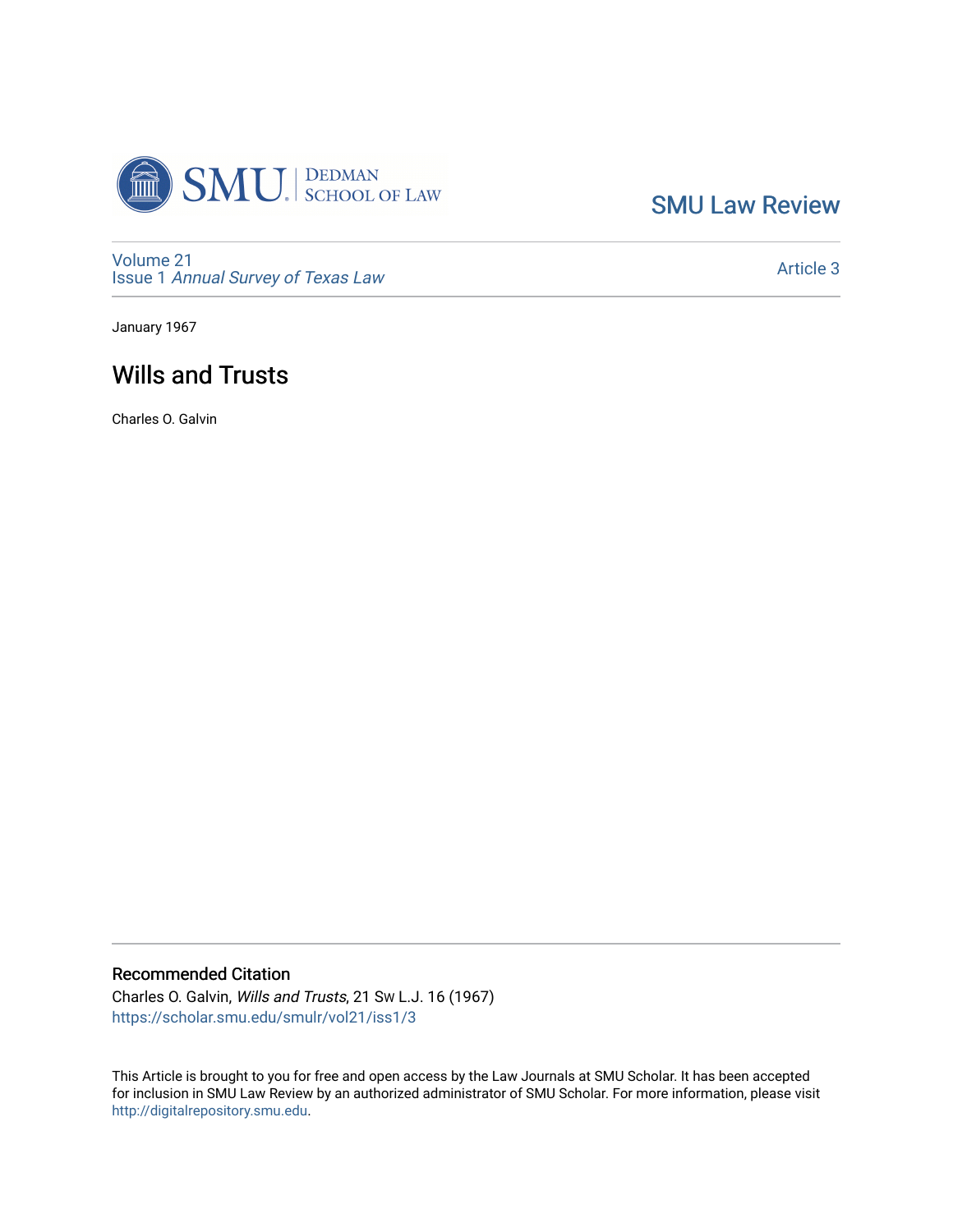# WILLS **AND TRUSTS**

#### *by*

## *Charles 0. Galvin\**

T **IS** interesting to observe the increase in litigation in these fields of the law. Prior to World War II, the number of consultants engaged in estate planning in Texas was relatively small. There were few large trust departments even in the metropolitan areas. Indeed, it was not until 1943 that a statute relating to trusts was adopted.<sup>1</sup> In the intervening period, however, the rise in property values, the greater sophistication of property owners about estate planning, and the vastly increased amount of literature generally disseminated about effective family and business arrangements have all impelled greater activity in this area. As the wills and trust instruments of the last twenty-five years continue to mature, we will see more controversies boiling up through the lower courts and courts of civil appeals to the Texas Supreme Court involving questions of construction, powers of appointment, contingent and vested interests, breach of fiduciary obligations, and so on. The cases in the year under review are portentous of some of the more difficult issues yet to be litigated.

#### I. **FORMALITIES** OF **EXECUTION**

From the time of the Statute of Wills' the making of a will has been deemed a privilege. In order to exercise this privilege the testator must observe the formalities of execution with an abundance of care. In no other area of the law are the rituals enforced with greater strictness. Whether in the small county seat law office, the large offices of an urban law firm, the hospital ward, or the home, counsel is always advised to cause the execution of the will to proceed with the greatest solemnity and gravity. Under current Texas practice, there are usually two distinct stages in the ceremony: first, the declaration by the testator that he is signing his will, his actual signing before the witnesses, and the signing by the witnesses;<sup>3</sup> second, the execution by the testator and witnesses of the self-proving affidavit.4 The first is necessary; the second is optional, relating as it does to matters of proof only.

*Boren v. Boren'* deals with the interrelationship of the self-proving affi-

**<sup>\*</sup>** B.S.C., Southern Methodist University; M.B.A., J.D., Northwestern University; S.J.D., Harvard University. Dean and Professor of Law, Southern Methodist University. **<sup>1</sup>**Texas Trust Act, TEx. REv. CIv. **STAT. ANN.** art. **7425b** (1965).

<sup>21540, 32</sup> Hen. 8, c. **1.**

aTEX. PROB. **CODE ANN.** § *59 (1965).*

*Ibid.*

<sup>&#</sup>x27;402 S.W.2d **728** (Tex. 1966), 20 Sw. L.J. 426; *accord,* McGrew v. Bartlett, 387 S.W.2d 702 (Tex. Civ. App. 1965) *error ref.* (will held a nullity because signatures of both testator and witnesses appeared only on self-proving provisions).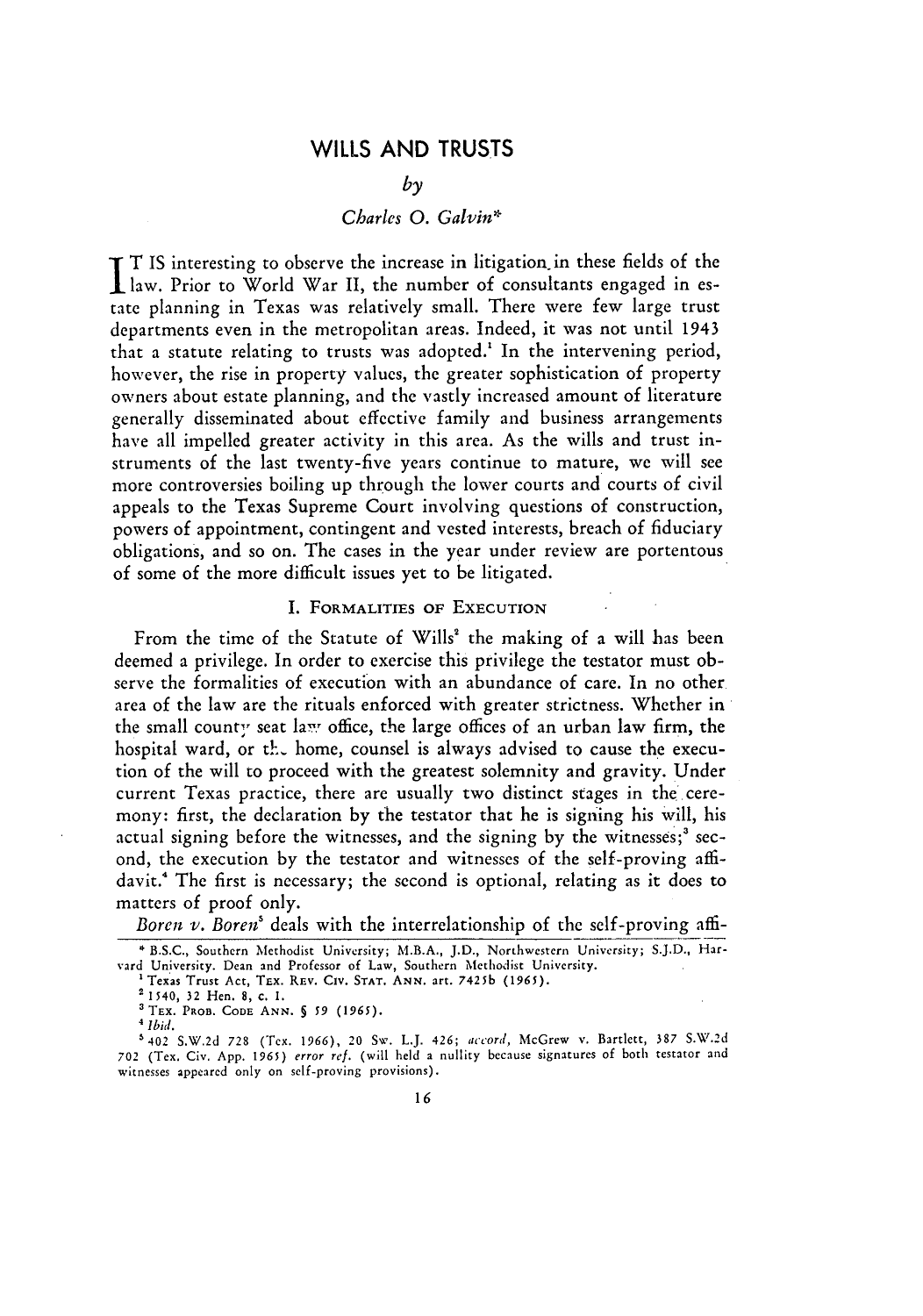davit with the will. The decedent signed a typewritten document which purported to be his last will. The names of the witnesses were not subscribed; however, attached to the will was a self-proving affidavit with the signatures of the testator and the witnesses, and the notary's acknowledgment. Although the affidavit recited that the witnesses did sign the document purporting to be the last will, they had in fact not done so. Reversing a decision of the court of civil appeals which had approved the document as a will on the grounds that there was *substantial* compliance with the formalities, the court held that a testamentary document, to be self-proved, must first be a will. Since the document was not a will, the entire instrument was a nullity.

Codicils must be executed with the same formalities attendant upon the execution of the original will. In a civil appeals case<sup>®</sup> the purported codicil stated in part: "I have a will made out wholly to Floy. Thats [sic] all right<br>but I want the stock dividends, farm income, etc divided with Alva...." The ccurt held that this merely expressed a wish or desire and did not give anything to any specific person. Because of the precatory language and the ambiguity created thereby, the instrument was not operative as a codicil.'

When a valid will has been admitted into court, the proponent still has the burden of showing that the will has not been revoked.<sup>8</sup> As in the case of the execution of a will, revocation must be accomplished in one of the ways provided in the statute. In a civil appeals case' the testator's daughter, in opposition to the proponents of the will, submitted an affidavit that her father had told her that he had willed property to a sixteen-year old girl. The court held that this was not sufficient to defeat the proponent's showing of non-revocation.

#### II. **PROCEDURE**

*Receivership.* A trustee held a substantial block of stock in a corporation controlled by residuary beneficiaries of the trust. The residuary beneficiaries alleged mismanagement and misconduct. Although receivership is regarded as a harsh remedy, the court of civil appeals could not find that the trial judge on all the facts had abused his discretion in appointing a receiver." Nor would an injunction in the circumstances have been less onerous."

*Bill of* Review. A decedent died intestate, and an administrator was

**<sup>6</sup>**Fitzgerald v. Agnew. 402 S.W.2d 811 (Tex. Civ. App. 1966).

*<sup>7</sup>Accurd,* Itinson v. Hison, 154 Tex. **561,** 280 S.W.2d *731 (1955).* SBrackcnridge v. Roberts. 114 Tex. 418, 270 S.W. 1001 (1925).

**Drackenringe v. Roeetts, 114 1ex. 418, 270 S.W. 1001 (1925).**<br><sup>8</sup> Betts v. Betts, 395 S.W.2d 673 (Tex. Civ. App. 1965).

**<sup>&</sup>quot;** *1i.* at **681.**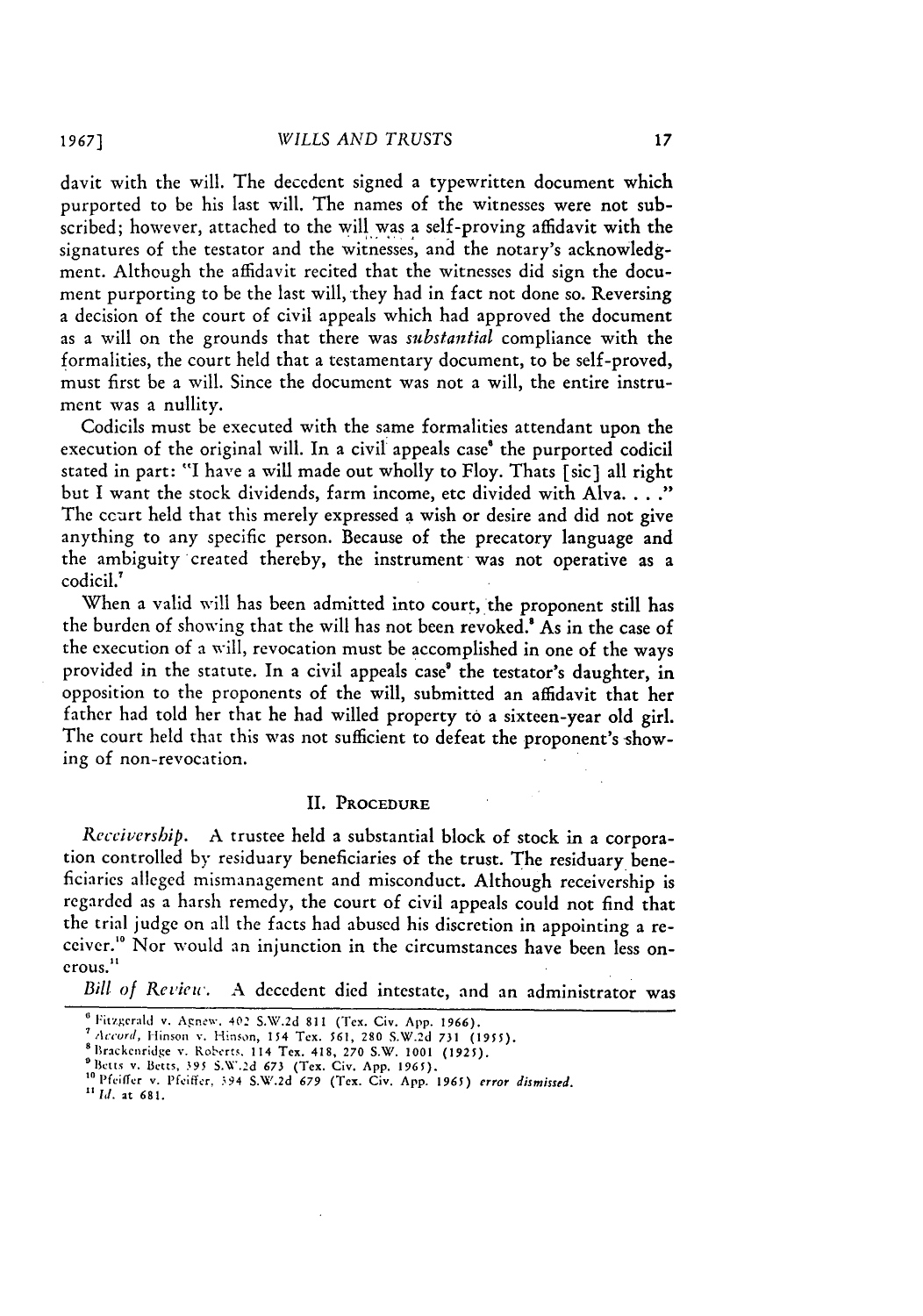appointed by the probate court. It was established that the court erred in failing to require commissioners to partition real estate and in failing to appoint attorneys *ad litem* to represent unknown heirs. The appellant maintained that the orders were void, and hence that subsequent orders were pertinent for the running of the statute of limitations. However, the original orders were found to be merely *voidable;* thus the two-year period within which a bill of review could be filed began with the date of such orders. On this ground the civil appeals court" held that the filing of the bill was not timely since more than two years had elapsed since the date of such orders.

*Allowance of Attorneys' Fees.* Prior to the adoption of section 243 of the Probate Code there was no Texas statute expressly providing for the allowance of attorneys' fees and other expenses incurred by the executor in probating or defending the will. In *Salmon v. Salmon's* a case of first impression construing section 243 with respect to whether or not the payment of a contingent fee is authorized, the court held that "reasonable attorney's fees" in the statute means fees *certain* and not fees contingent. 4 The court also held that the fee was a charge against the residue and should not be apportioned among the parties in proportion as they gained from the litigation."'

*Executors and Administrators.* The use of the independent executor without bond is quite common in Texas as contrasted with the more usual practice in other jurisdictions of administration under court supervision.' Cases during the year determined that the probate court does not have authority to remove an independent executor," even though he is accused

<sup>13</sup> Parkins v. Martin, 395 S.W.2d 862 (Tex. Civ. App. 1965) *error ref. n.r.e.*; TEX. PROB. **CODE ANN. 5 31 (1965). 13** *395* S.W.2d **29** (Tex. 1965), **19** Sw. L.J. **866.**

<sup>14</sup> Id. at 32. Since the evidence dealt with what a reasonable contingent fee would be for the services, the error could not be cured by remittitur, but only **by** retrial. For other recent cases involving attorneys' fees, see Hartman v. Crain, 398 S.W.2d 387 (Tex. Civ. App. 1966); Kitchens v.<br>Culhane, 398 S.W.2d 165 (Tex. Civ. App. 1965) error ref. n.r.e.; Jacobs v. United States, 248 F. Supp. *695* **(E.D.** Tex. 1965) (fees and expenses must benefit estate as a whole to **be** deductible

for federal estate tax purposes).<br><sup>15</sup> One Raymond Salmon contended that he had not entered into a family settlement agreement<br>which would eliminate the probate of the will. The dissenting judges were of the view that, sin which would eliminate the probate of the will. The dissenting judges were of the view that, since<br>the litigation was concerned with the question of whether or not there was an agreement, no fees should be charged to the estate but rather to the individuals as in any other contract action. **395** S.W.2d at **33.** See Plummer v. Durden, 401 S.W.2d 374 (Tex. Civ. App. **1966)** (attorney's fees not chargeable against widow who elected not to take under husband's will).<br><sup>16</sup> TEX. PROB. CODE ANN. **5** <sup>3</sup>q (1965). Statutes in Arizona, Idaho, Puerto Rico, Texas, and<br><sup>16</sup> TEX. PROB. CODE ANN. **5** <sup>3</sup>q (1965). Statutes

Washington provide for administration without supervision of the court. Only in Washington is the practice generally followed. The term "independent administration" used in Texas is synony- mous with "administration under a nonintervention will" used elsewhere. See Marschall, *Independent Administration of Decedents' Estates,* 33 TEXAS L. REv. **95** (1954).

<sup>17</sup> Bell v. Still, 403 S.W.2d 353 (Tex. 1966). The case leaves open the question of whether or not the district court has the power of removal. The court suggests the need for legislative action in this area. Section 152 permits the closing of independent administration upon showing of no further need therefor.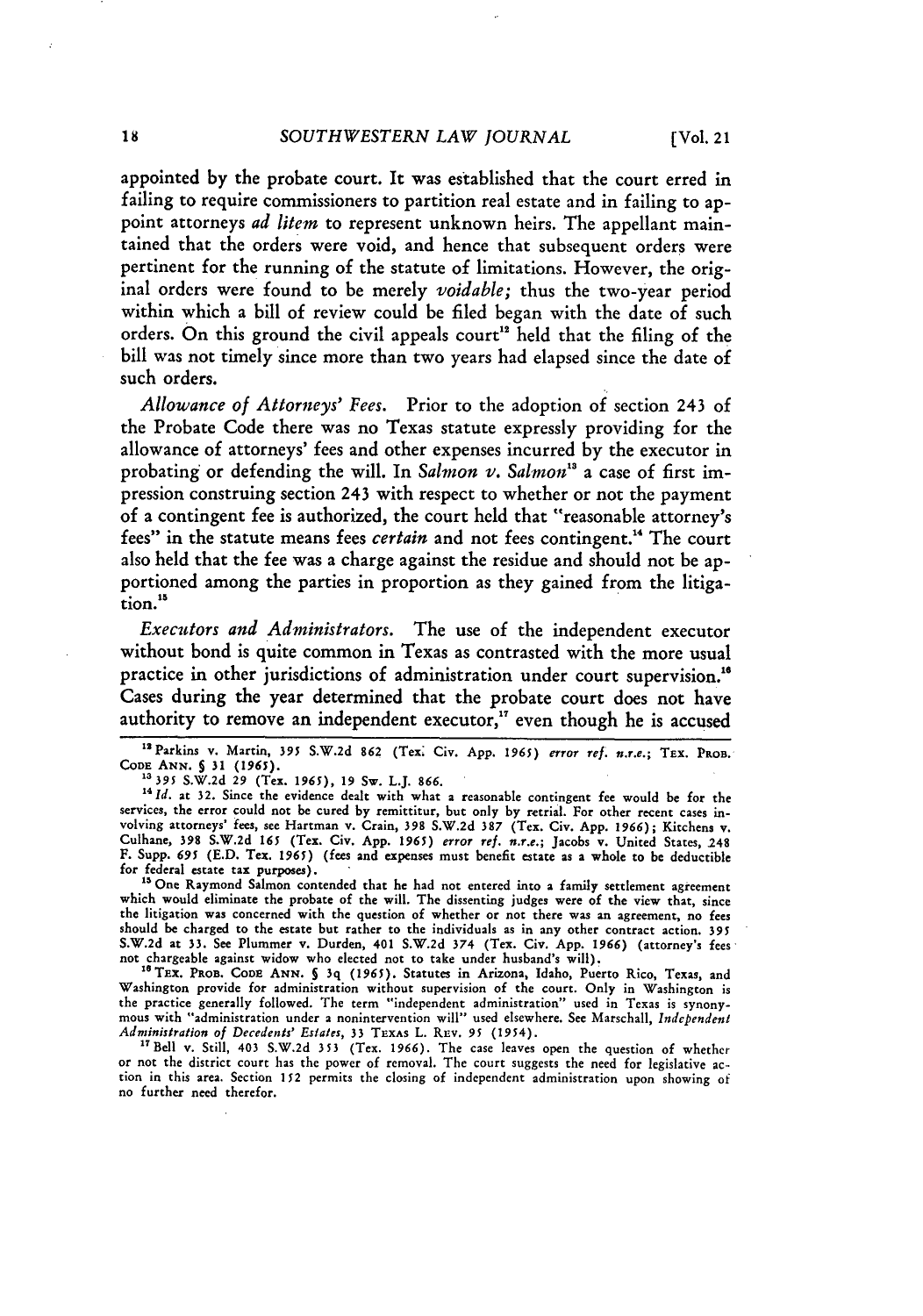Ι.

of gross mismanagement," and that independent administration may not be closed under section 152 by a purchaser from a distributee, but only by a distributee.<sup>19</sup> In the case of administration under the auspices of the court one case held that to protect the orderly administration of estates an administrator against whom a removal action is taken should remain as administrator while the case is on appeal.<sup>20</sup>

*Proving a Lost Will.* When, in one case,<sup>21</sup> a holographic will dated July 1962, was admitted to probate, the testator's children filed a petition to set aside the July will on the grounds that it was revoked by a later holographic will dated November **1962.** The November will could not be produced, and the trial court excluded testimony of three of the testator's children, who would have testified as to the lost will, on the grounds that such testimony violated the Dead Man's Statute."

In a case of first impression in Texas, the court of civil appeals held that evidence as to the contents of a lost instrument executed by a deceased person is admissible if the testimony as to the contents is not based on a transaction with the deceased. In the instant case the proffered testimony did not relate to a *transaction* with the deceased,<sup>23</sup> but only to the contents of a document as the witnesses remembered it.

*The "Open Mine" Doctrine.* The general Texas rule is that if at the time mineral property vests in the life tenant, the property is not under lease, then any bonus and royalty subsequently received must be held as corpus with only the income therefrom accruing to the remaindermen.<sup>24</sup> Discussing this point,<sup>25</sup> a civil appeals court approved this general rule; however,

"Carter v. Brady, 400 S.W.2d **621** (Tex. Civ. App. 1966). See note **18** supra.

"Bywaters v. Joyce, 399 **S.W.2d 832** (Tex. Civ. App. 1966). See Farley v. **Cook,** 402 S.W.2d **779** (Tex. Civ. App. 1966). See also Turcotte v. Alice Nat'l Bank, 402 S.W.2d 894 (Tex. 1966) (appeal from injunction granted by county court should have been to court of civil appeals, not district court).

**"'** Roberts v. Roberts, 405 S.W.2d 211 (Tex. Civ. App. 1966) *error ref.* n.r.e. For further discussion see Ray, *Evidence,* this Survey at footnote 1.

**aTEx. REV. CIv. STAT. ANN.** art. 3716 **(1965).**

*"Cf.,* Martin v. McAdams, 87 Tex. 225, 27 S.W. **255** (1894); Walker, The *Dead Man's Slatule,* **27** TEXAS **BAR J. 315** (1964).

<sup>24</sup>Youngman v. Shuler, **155** Tex. 437, **288** S.W.2d 495 (1956); Mitchell v. Mitchell, **151** Tex. **1,** 244 S.W.2d **803** (1951). "1Hamilton v. Clyde, 405 S.W.2d **850** (Tex. Civ. App. 1966), error *granted,* **10** Tex. Sup.

Ct. **J.** 139 (1966). For further discussion see Flittie, *Oil and Gas,* this Survey at footnote 40.

*19671*

*<sup>19</sup>Cf.,* Ware v. Ware, 403 **S.W.2d 227** (Tex. Civ. App. 1966). There, the county court removed an independent executor on February 4. On February 24 the independent executor moved to set aside the judgment. Other executors contended that the independent executor who was removed had not given notice of appeal within ten days, had not **filed** an appeal bond nor designated contents of a transcript on appeal. On March **23** the county court reinstated the independent executor. On appeal, the district court **held** that the county court did not have authority to reinstate. The independent executor claimed that the county court's action was void since an independent executor could not be removed **by** a county court except for failure to give bond. The court of civil appeals stated that TEx. PRoB. **CODE ANN. §** 222 provides otherwise, and that the removed party, **by** failing to avail himself of proper remedies within the time required, could not be reinstated **by** a county court. His action did not constitute a bill of review of the judgment removing him.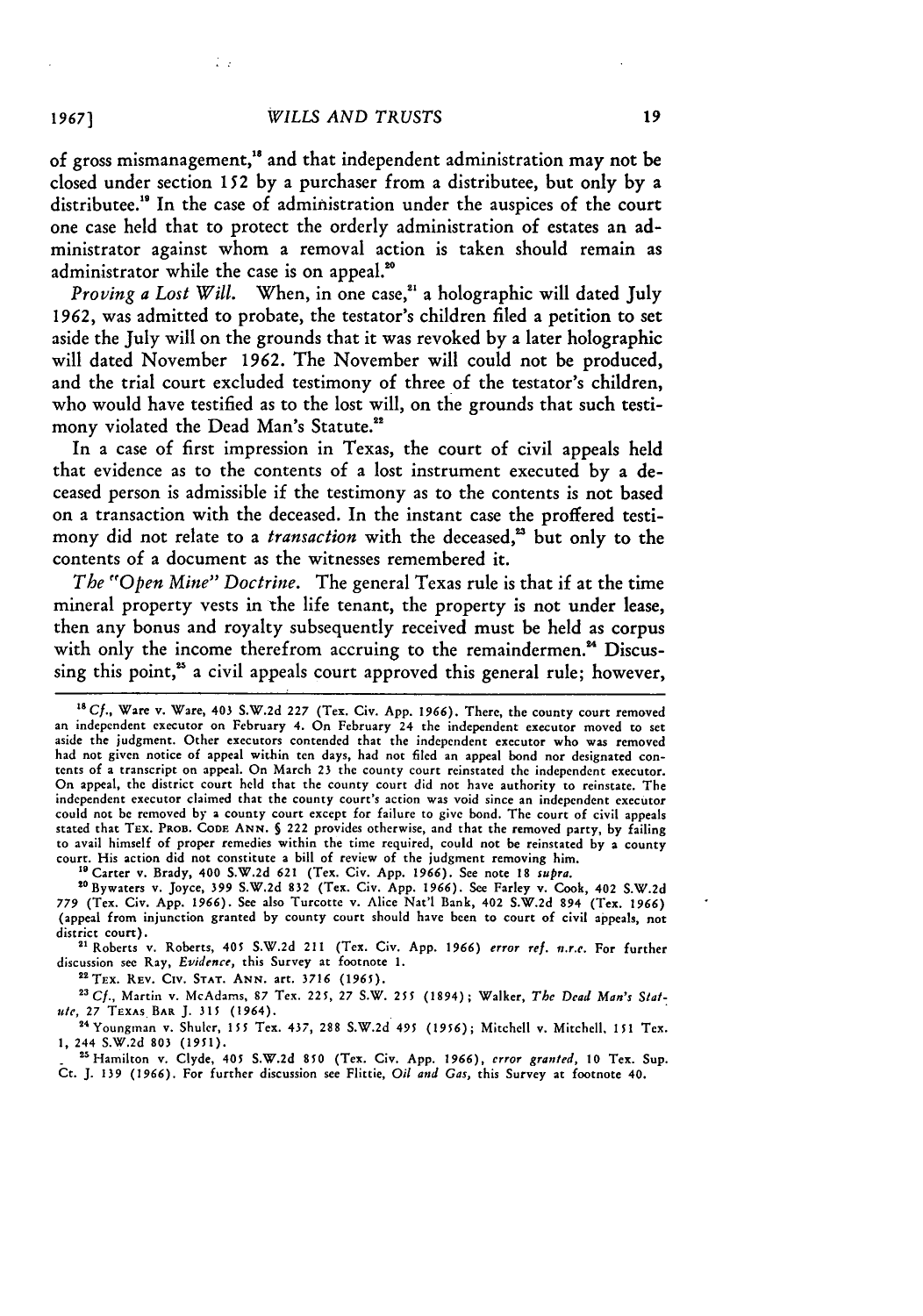the result is confusing because the court held that bonuses and royalties, which seem to have accrued from properties that were "open" at the inception of the life estate, were the property of the remaindermen. The supreme court has granted the application for writ of error on the "open mine" question,<sup>18</sup> and subsequent developments in the case should be watched. This case, like so many with similar facts, suggests the need for the greatest precision in drafting when dealing with mineral-bearing, or potentially mineral-bearing, properties.

*Payment of Debts, Claims, and Expenses. Hutchings v. Bales"* is an important case in which the supreme court held that, although the common law liability of the father to support his minor children terminates with his death, the spouses may contract in a divorce and property settlement agreement that the support obligation shall continue in any event until the child reaches eighteen years of age.

Ordinarily, debts, claims, expenses, and taxes are borne out of the residuary estate. Specific bequests and devises usually pass to the legatees and devisees free and clear of charges against the residue. In a civil appeals case,<sup>28</sup> the testatrix in provision III of her will devised one-half of her separate property to her uncle, and in provision IV she devised the "rest, residue and remainder . . ." to a trust for the benefit of her husband with remainders over to certain charities and to an individual. A provision of the will directed that each beneficiary should bear the proportionate part of estate and inheritance taxes attributable to his share and that the charities whose bequests were not subject to tax should bear no part of the tax. The provision also directed that the husband's life interest be free of tax. The first paragraph of the will required that all debts be paid; however, no provision was made that such debts be dischargeable out of any certain funds or property.

The court of civil appeals affirmed the trial court's judgment that the individual beneficiaries were required to share state and federal taxes in proportion to their respective shares of the estate. Debts were allocated, together with expenses, to *all* beneficiaries in accordance with their shares. Although the uncle's devise was set out in provision III and the residue was disposed of in provision IV, the court held that it was the testatrix's intention that the uncle's devise was not to be a specific devise but was to be part of the residue. The case suggests that provisions for payment of claims and expenses should be given careful consideration.

In connection with drafting, counsel is well advised to consider the impact of federal estate and state inheritance taxes apart from that of debts

**<sup>2 10</sup>** Tex. Sup. Ct. J. *139* **(1966). 27** 406 **S.W.2d** 419 (Tex. **1966). For** furtherdiscussion **see** Smith, *Family Law,* this Survey at footnote **69.** For commentary on **the** civil appeals holding **see 19 Sw.** L.J. *666 (1965).* "Elkin v. Sanders, **397 S.W.2d 309 (Tex.** Civ. **App.** *1965) error ref. n.r.e.*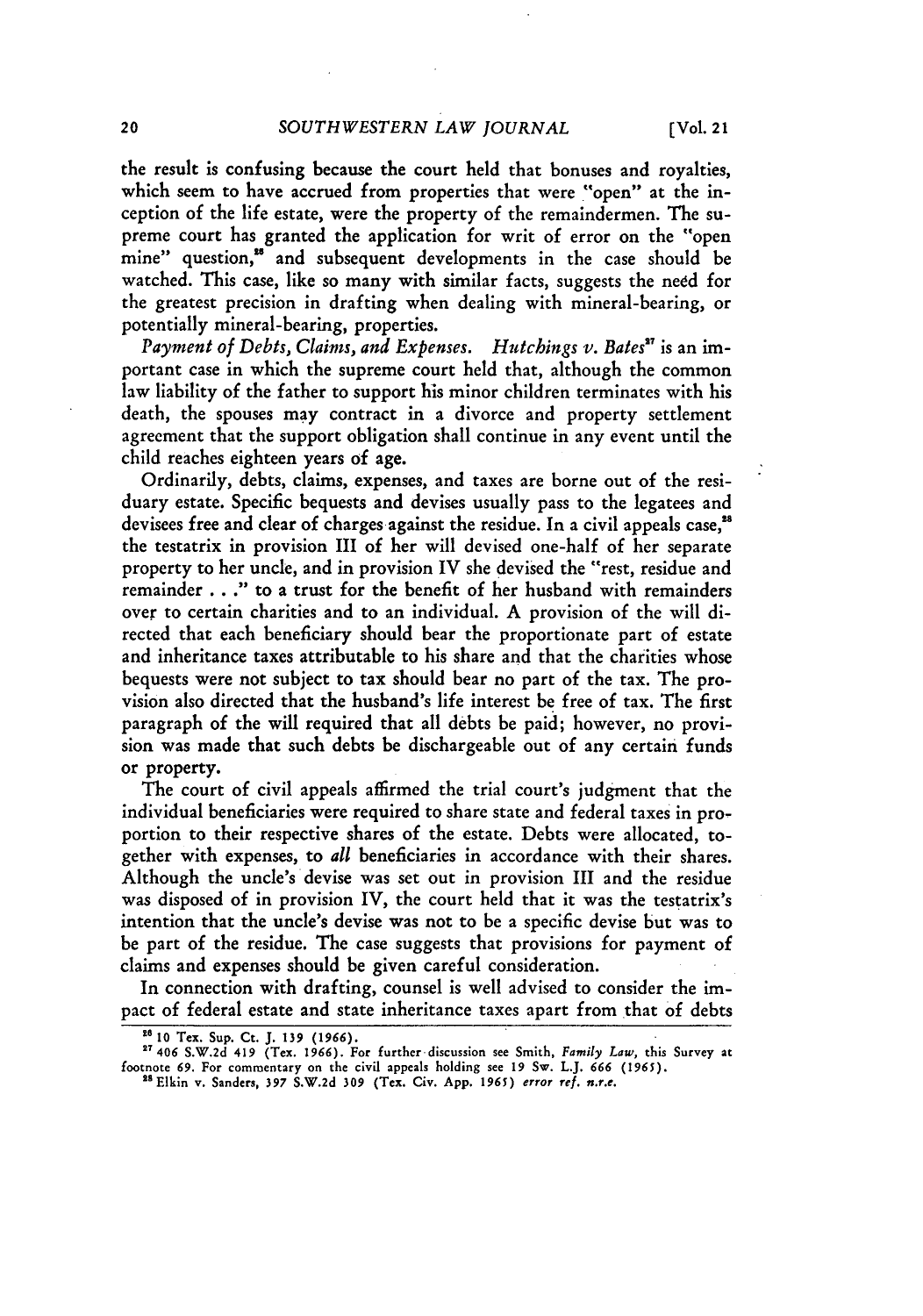and expenses. Without the benefit of an apportionment statute, counsel's failure to give due regard to such items may mean that the residue of the estate, which the testator ordinarily leaves to the natural objects of his bounty, will be required to bear a much larger proportion of such items than the testator would have intended.

### ,IL. CONSTRUCTION OF **CLAUSES**

*Generally.* Ambiguities created by inconsistent clauses in a will provide a source of continuing litigation. These difficulties often arise because testators prepare their own wills without the benefit of expert review. Even in the absence of patent ambiguities, the language of the document may dispose of properties in a way that was not intended **by** the testator.

A civil appeals case" illustrates a difficulty in the case of lapsed devises. Section 68 of the Probate Code prevents the lapse of a devise when the devise is to a child or other descendant who predeceases the testator. In such case the lapsed devise passes to the descendants of the deceased devisee. The descendants of collaterals, however, are not so protected. In the instant case, a brother predeceased the testator; therefore, the devise lapsed. Ordinarily, such a devise would have fallen into the residuary estate. However, because the residuary clause expressly *excepted* properties devised in other parts of the will, the court held that the lapsed devise passed by intestacy.

Another instance of ambiguity was presented<sup>30</sup> in a case in which the testator gave his wife his estate "during her natural life to use as she sees proper **. . ."** then provided that she had "full authority to sell," then provided for the division of his estate among his children if she remarried. The court of civil appeals held that the widow's remarriage terminated her power of sale for her children's interest. The Supreme Court of Texas has granted application for writ of error on the issue of the limitation on the widow's power.

To give logical meaning to a holographic will, a court of civil appeals<sup>31</sup> read the xestatrix's words: "In event my death predeceased her **. . ."** as "In event she predeceases me," using a prior typewritten will to determine the testatrix's intentions.<sup>32</sup> One case<sup>33</sup> applied Probate Code Section 43 to the words "revert back to my heirs" as requiring a per stirpes, rather than a per capita distribution. With respect to the meaning of the word

**"** Pruett v. Berkelev. 405 S.W.2d 433 (Tex. Civ. App. *1966).*

<sup>2</sup> 9Neinast v. Brauckmuller, 401 S.W.2d **113** (Tex. Civ. App. *1966).*

<sup>30</sup>Satterwhite v. Commercial Bank Unincorp., 402 S.W.2d **789** (Tex. **Civ. App.** *1966) error granted.*

<sup>&</sup>lt;sup>32</sup> There was evidence that the testatrix attempted to copy the typewritten will in her holographic will. *Id.* at 435.

<sup>&</sup>quot;aHamilton v. Clyde, **A0\$** S.W.2d **850** (Tex. Civ. App. *1966), error granted on other* issues, **10** Tex. Sup. Ct. J. *1.9* (1966).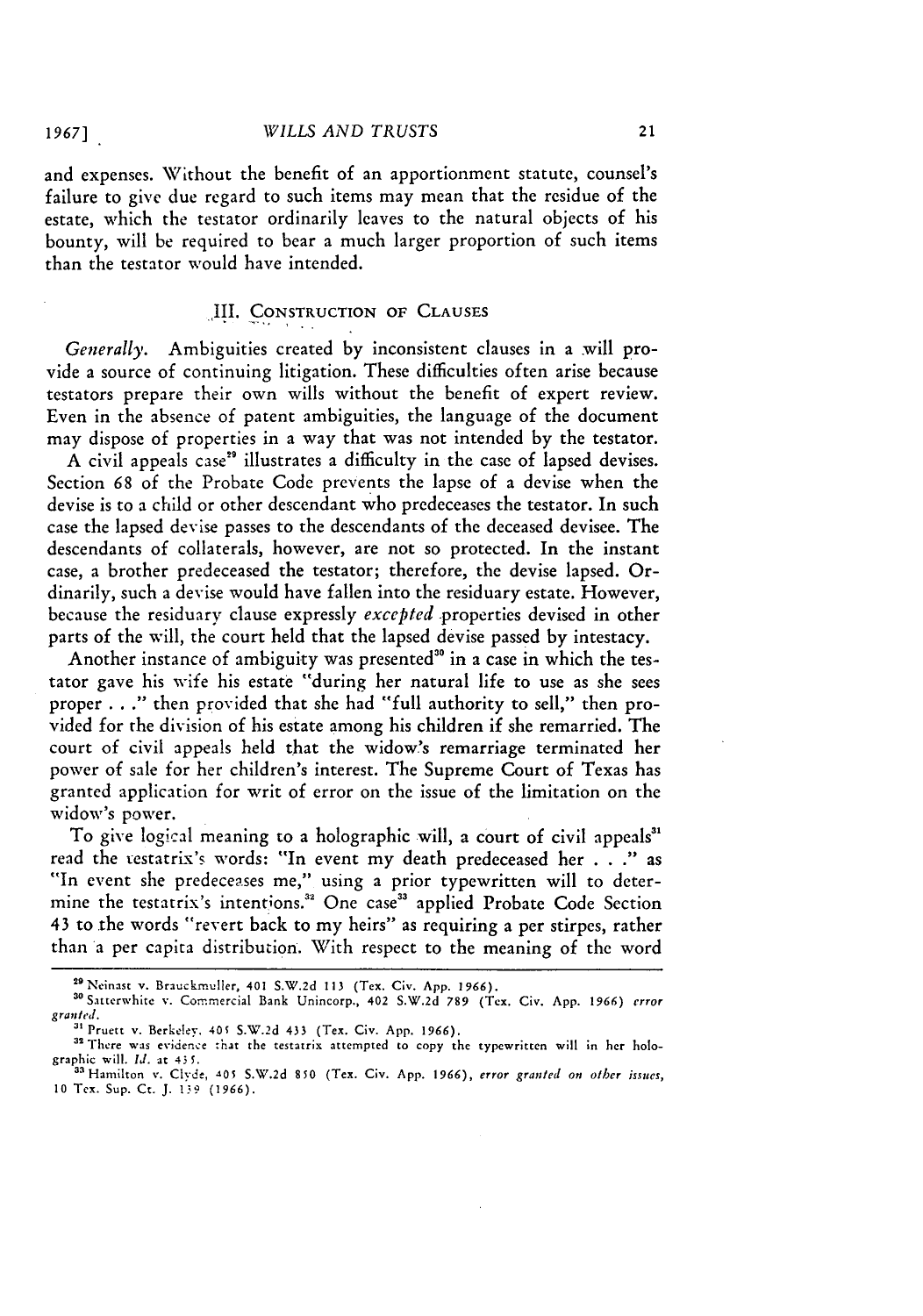"desire," a case" held that the following clause was mandatory and not precatory. "It is my desire that each year out of the annual rent proceeds ... they pay to my sister ... \$2,400."

*Charitable Bequests.* A case of considerable public interest is *Coffee v. Rice University.'* William Marsh Rice created a charitable trust for the establishment of a university for white citizens with free tuition. The trustees of Rice University instituted an action against the Attorney General for a construction of the trust instrument and for an application of the equitable doctrine of cy pres to eliminate the limitations as to white citizens and free tuition. Coffee and others intervened, representing themselves and Rice alumni who opposed the change; Bybee and others intervened, representing themselves and other Rice alumni who favored the change. The district court judgment allowed the change. Coffee appealed, and the Houston Court of Civil Appeals, on its own motion, dismissed the appeal on the grounds that Coffee did not have sufficient interest to prosecute the appeal. By a six to three decision, the supreme court held that Coffee was permitted to enter the case as a defendant without challenge; therefore, he had standing to appeal. On remand to the court of civil appeals for a hearing on the merits, the judgment for Rice was affirmed.<sup>36</sup> The benefactor's main charitable purpose of maintaining a first class institution would otherwise be thwarted by rising costs and a policy of discrimination.

In a civil appeals case a bequest for the maintenance and operation of a named garden was juxtaposed with a bequest for the establishment of a memorial for a deceased father.<sup>37</sup> The former was held to be a proper charitable purpose and the latter a private purpose. The latter violated the Rule Against Perpetuities. Because the charitable and noncharitable gifts were intermingled, the whole gift failed.

*Widow's Election.* In the case of community property or separate property of the wife, if the husband attempts to devise the wife's interest, she is put to an election: she may claim her own property interest outright, or she may elect to abide by the disposition in the will of her husband. Once having made the election, she may not act inconsistently with the will by altering the subsequent disposition of the property. There must first be a determination that the husband did in fact intend that his will should dispose of his wife's interest. In one civil appeals case<sup>38</sup> the husband's will

**<sup>&#</sup>x27;Levin v. Fisch, 404 S.W.2d** 889 **(Tex. Civ. App. 1966)** error **ref.** n.r.e.

**<sup>3&#</sup>x27;403 S.W.2d 340 (Tex. 1966). <sup>3</sup>**Coffee v. Rice Univ., **408 S.W.2d 269** (Tex. Civ. **App. 1966).** "The court .**.**.**has** the power under **the cy** pres doctrine **to** order the trust funds **to** be applied **to a** charitable purpose different from that named **by the trustor,** where the settlor **had an** intent **to** benefit charity generally, **and** the accomplishment **of the** settlor's charitable purpose is impossible, impractical **or** inexpedient." **BOGERT, TRUSTS 376 (1963). <sup>3</sup> <sup>7</sup>**

**Carr** v. **Jones,** 403 **S.W.2d** 181 (Tex. **Civ. App. 1966)** error ref. *n.r.e.* **"SIng** v. **Cannon, 398 S.W.2d 789** (Tex. **Civ. App. 1965)** error ref. n.r.e.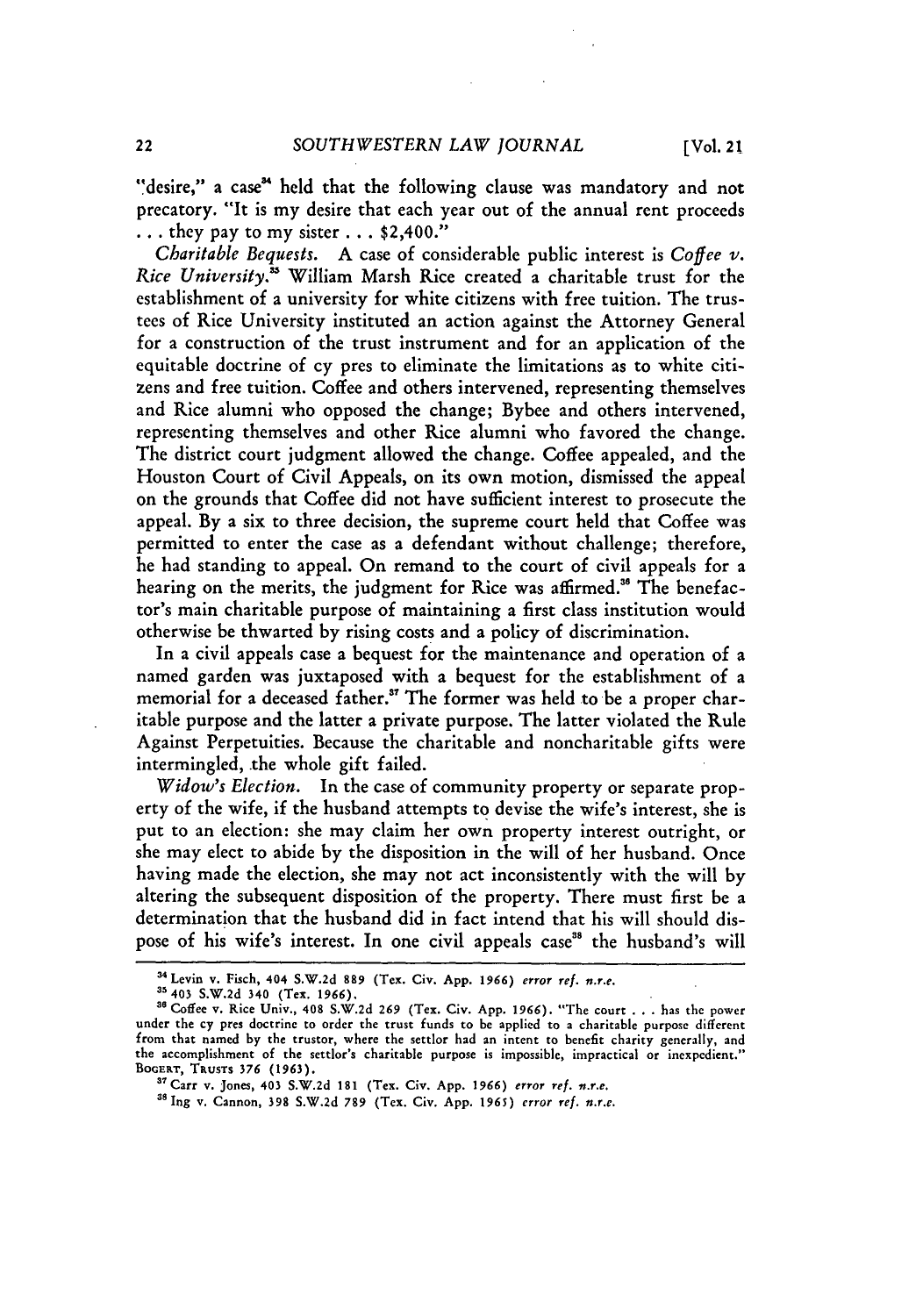spoke of "my property" and "my estate." In what seems to be an unusual construction of the will, the court held that the husband sought to devise the community property of his wife. Another interesting aspect of the case is that the husband and wife were residents of Oklahoma and purchased the land in Texas with the husband's earnings. The court recognized that the husband's earnings in Oklahoma were his separate property, but when such earnings were invested in Texas realty, it was held that the *realty became community property.* This conclusion seems clearly erroneous in view of the well-established principle that the separate property of the spouses when invested in other properties during marriage may be traced into such other properties and impart to them a separate character.

In a similar case," the court held when the husband devised "the following property" he meant *his* property interest, not the whole community property.

In a civil appeals case<sup>40</sup> the husband and wife executed mutual wills which for all practical purposes were identical. The language was ambiguous; accordingly, the court read into the transaction an agreement between the parties that once the wife had accepted the benefits of the husband's will, she was bound by the terms thereof and was estopped to claim any other interest in certain community property than a life estate. The case is significant because it represents the first time that a Texas court has found an implied contract in the case of mutual wills as opposed to joint and mutual wills. The supreme court has granted an application for writ of error in this case, and further developments should be watched.

## IV. TESTAMENTARY CAPACITY

When a testator disposes of property in his will to those not usually considered the natural objects of his bounty, two questions may arise: whether or not the testator was of sound mind; whether or not the testator acted under undue influence. Two important cases have been decided by the Supreme Court of Texas relative to these two matters.

In *Carr v. Radkey*,<sup>41</sup> a case involving a testator's mental capacity to make and publish a will, the supreme court set forth a broad evidentiary rule that testimony dealing with the testator's general mental capacity, as dis-

*1967]*

<sup>&</sup>quot;Buschman v. Bryant, 400 S.W.2d **950** (Tex. Civ. App. **1966).**

<sup>&</sup>lt;sup>40</sup> Haile v. Holtzclaw, 400 S.W.2d 603 (Tex. Civ. App. 1966) error granted.<br><sup>41</sup> 191 S.W.2d 806 (Tex. 1965) 20 Sw. J.J. 662 (1966). Eac further discussion are Bern Fri.

*dence,* this Survey at footnote 12. Carr v. Radkey also overruled Pickering v. Harris, 23 S.W.2d **316** (Tex. Comm'n App. **1930)** which set out a strict limitation on admission of evidence. See Schmidt v. Schmidt, 403 S.W.2d 531 (Tex. Civ. App. 1966) (testator was 94 years old; jury<br>found testamentary capacity); In re Estate of Price, 401 S.W.2d 98 (Tex. Civ. App. 1966) error<br>ref. n.r.e. (capacity upheld); Douthi *ref. n.r.e.* (capacity upheld); Hamlin v. Bryant, 399 S.W.2d **572** (Tex. Civ. App. 1966).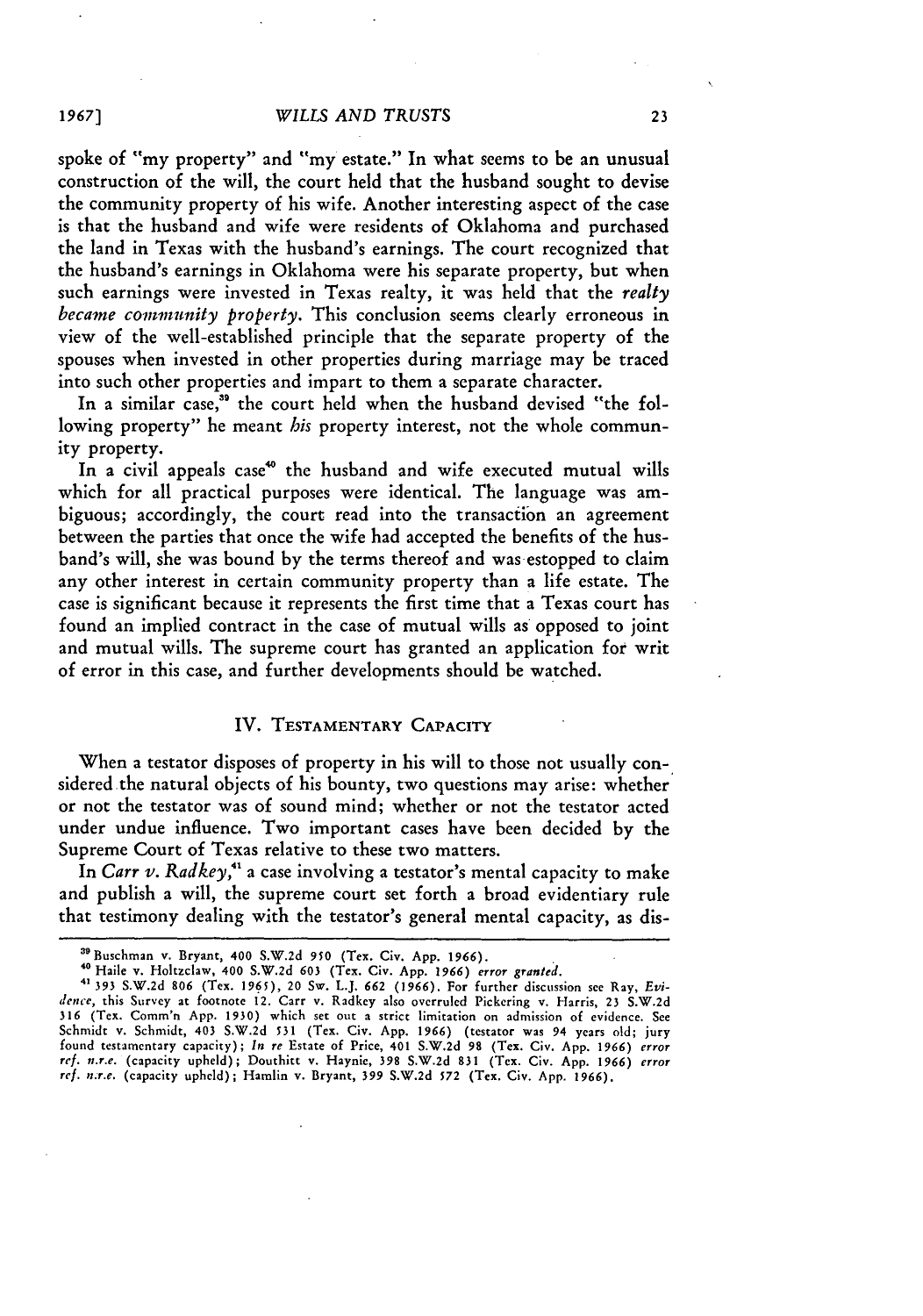tinguished from testimony calling for legal definitions or conclusions, should be admissible.

In *Pearce v. Cross"* the court pointed out the two elements of undue influence: the *external*, that is, the words or acts that bring the pressure to bear; and the *internal,* that is, the collapse of the will of the testator. The declarations of the testator are no evidence of the external but may be of the internal. In the instant case the question was whether or not there was sufficient circumstantial evidence to support the external factor.

Cross and his wife lived with Mrs. Ferguson, treating her with solicitude. Mrs. Ferguson wanted Cross to have a cash bequest and a life estate and so ordered in her will. Mrs. Pearce, a sister of Mrs. Ferguson, sought to have Cross excluded from Mrs. Ferguson's bounty. She caused a second will to be drawn and had Mrs. Ferguson execute it. There was evidence that Mrs. Ferguson regretted the action almost immediately.

The majority found sufficient circumstantial evidence of undue influence. The dissenters saw the evidence otherwise. They pointed out that when Mrs. Ferguson executed the second will the lawyer, witnesses, and notary were present, that Mrs. Pearce did not unduly influence Mrs. Ferguson's execution, and that Mrs. Ferguson's act was her own. Thus, concluded the dissenters, the evidence fell short of the necessary force to show undue influence. The dissenters' point is well made. The fact that the testator understands the will, signs it freely, and so states to the witnesses and notary (if the will is self-proved), is usually sufficient to establish that the testator is not under any duress or influence.

#### V. **DIVISION OF** COMMUNITY

Although no consent of the wife is necessary for the husband's effective transfer or assignment of community property, excessive donations of community to third persons may constitute a fraud on the wife. A civil appeals case4 ' held that the element of actual intent to defraud may not have to be proved; the fact of excessive or capricious gifts will be prima facie evidence of fraudulent intent.

## VI. **ESTATE AND GrFT TAX CONSEQUENCES**

Oftentimes the parties to wills and trusts will achieve their desires for effective management and disposition of properties and yet overlook the possibility of making relatively slight changes in language which may substantially alter the tax consequences.

**<sup>42400</sup> S.W.2d 622 (Tex. Civ. App. 1966) error** granted. **See Furr v. Purr, 403 S.W.2d 866 (Tex. Civ. App. 1966) (undue influence shown); Douthitt v. Haynie, 398 S.W.2d 831 (Tex. Civ. App. 1966) error** ref. **n.r.e. (no undue influence);** Hamlin **v. Bryant, 399 S.W.2d 572 (Tex. Civ. App. 1966) error ref. n.r.e.**

**<sup>&#</sup>x27;Hartman v. Crain, 398 S.W.2d 387 (Tex. Civ. App. 1966).**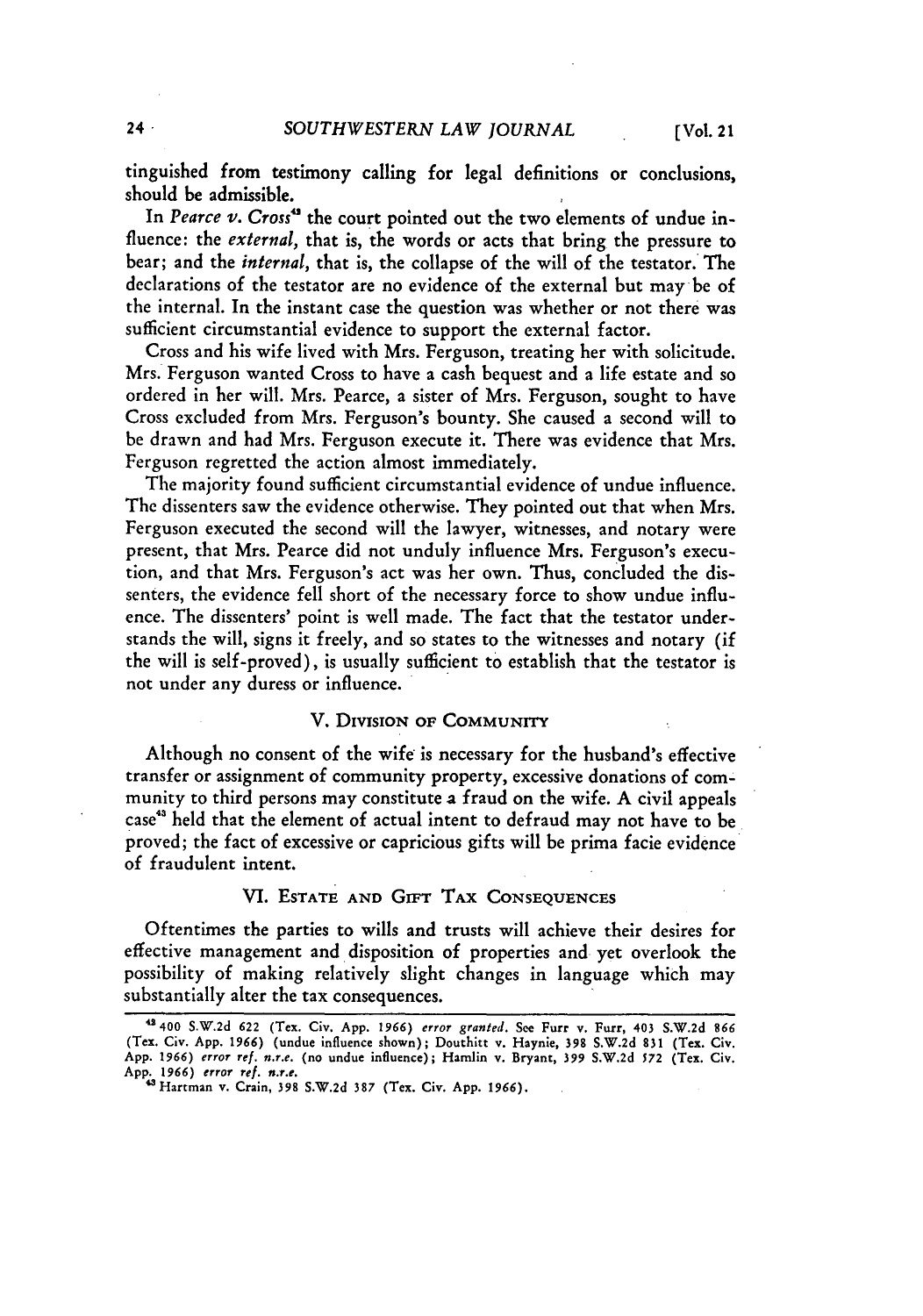In a federal case," the decedent, Stephen, was the beneficiary of three trusts. Trust number one had a clause to the effect that if Stephen died *before he attained thirty years of age,* the trust would continue for his children. Trusts numbers two and three each had a clause to the effect that if Stephen died *before final distribution of the trust,* the trusts would continue for his children. Stephen attained thirty years of age in 1954 and died in 1956. No one of. the trusts had been distributed to him. Stephen's widow demanded the funds of all three trusts, but only trust number one was delivered to her. In a non-collusive state action it was determined that Stephen had a defeasible interest in trusts numbers two and three. As against the contention of the government that trusts numbers two and three were includable in Stephen's taxable gross estate, the Court of Appeals for the Fifth Circuit held that the trusts were not so includable, sustaining thereby the construction given to Stephen's interests in the trusts by the Texas courts.

A state civil appeals case" involved a construction of newly enacted amendments to the inheritance tax provisions. The decedent died in 1962 and left his residuary estate to a tax exempt foundation in Virginia. Former article 14.06 of the inheritance tax provisions," in effect at the date of decedent's death, did not exempt bequests of the kind here under consideration. However, article 14.07 states that article 14.06 applies with respect to a decedent dying "before the effective date of this Act if the tax imposed by article 14.06, as heretofore amended, has not been paid prior to the effective date of this Act, **. .** ." In 1963 article 14.06 was amended to exempt from the imposition of inheritance taxes property passing to an organization in another jurisdiction which grants a reciprocal exemption. The estate contended that article 14.07 as applied to *amended* article 14.06 permitted the estate to claim the exemption since the tax had not been paid. The court, however, held that article 14.07 applied to article 14.06 as *originally* written but not as amended.

## VII. BONDS **AND** SAVINGS ACCOUNTS **IN JOINT AND** SuRvIvoR NAMES

*Williams v. McKnight,"'* is one of a series of important cases dealing with transactions in which Texas marital partners **by** a written signed agreement sought to convert community funds into a joint tenancy. The court

**TEx.** TAx-GEN. **ANN. (1963).** <sup>47402</sup>**S.W.2d \$05 (Tex. 1966), 19 Sw.** L.J. *835 (1965),* 20 **Sw. L.J. 221 (1966). For further** discussion **see** McKnight, *Matrimonial Property,* **this. Survey at footnote 22.**

*1967]*

**<sup>&</sup>quot;United** States v. **Farish, 360** F.2d *595* (5th **Cir.** *1966).* <sup>4</sup>

<sup>&</sup>quot;Calvert **v.** Beazley, **403** S.W.2d *905* (Tex. Civ. App. 1966) *error ref. n.r.e.* **For** another case on charitable exemption from tax, see Young **v.** Phinney, **255** F. Supp. **817 (W.D.** Tex. **1966)** (provision that charitable bequest should be paid no later than five years did not mean that **valua**tion **of** bequest **for federal estate tax** purposes should be discounted as if bequest would be paid in five years.)<br> $46$  Tex. TAX-GEN. ANN. (1963).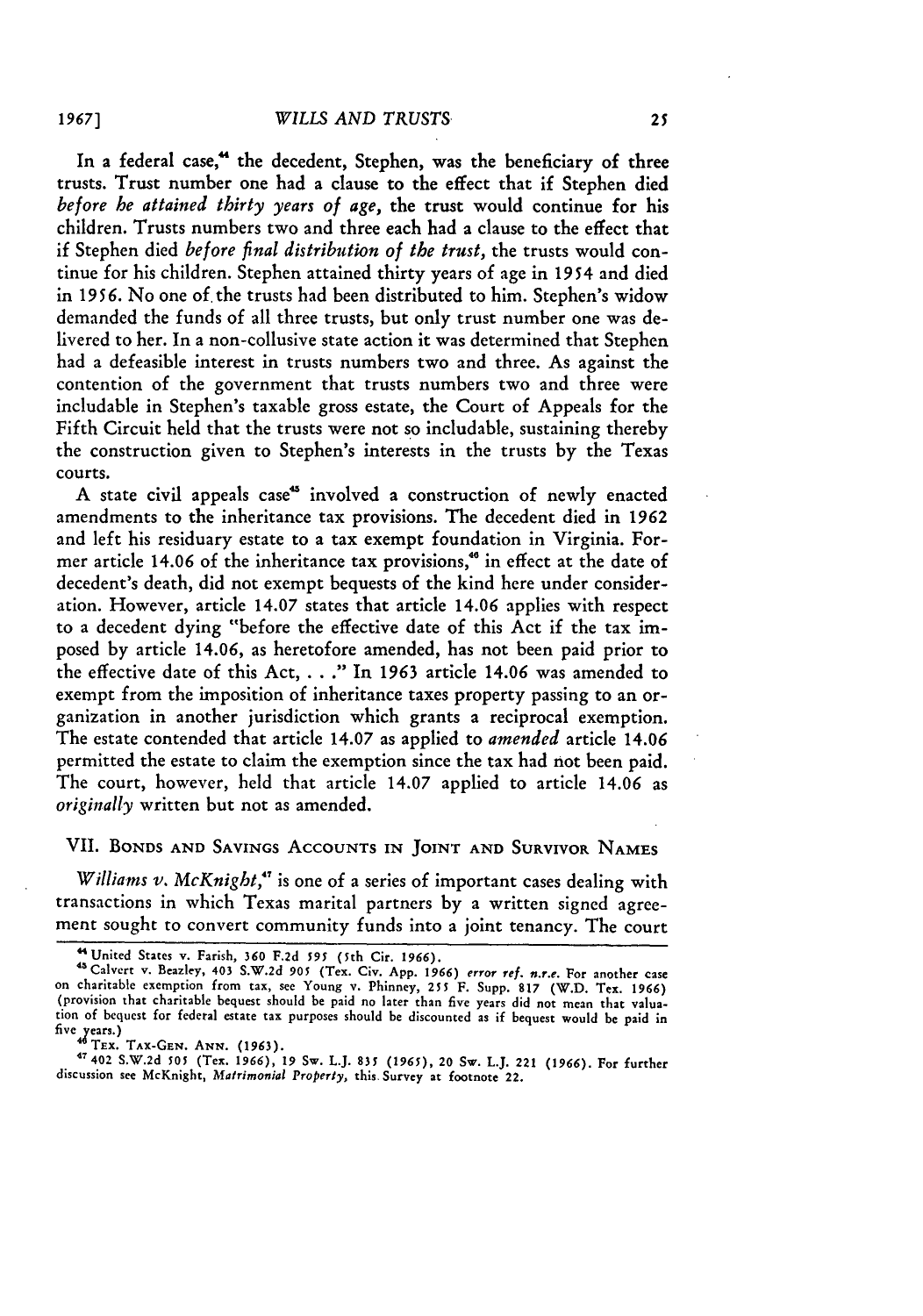of civil appeals held that since the constitution provides for partition of community under such requirements as the legislature may enact, and since section 46 of the Probate Code enumerates a method for effecting apartition and a holding in joint tenancy with right of survivorship, the latter section was constitutional." The supreme court reversed, stating that statutory partition of the community estate resulting in separate property is a necessary prerequisite to a written agreement under section *46* of the Probate Code. To the extent that section 46 authorizes the creation of a joint estate with right of survivorship out of community property, it is unconstitutional.

*Quilter v. Wendland<sup>49</sup>* is another important development on joint and survivor accounts. There, one who applied for a joint and survivor account failed to obtain the signature of one of the joint owners. The supreme court held that the contract between the one opening the account and the savings association was complete when the account was opened and the passbook was accepted. The joint owner, therefore, could claim the account on a third-party-beneficiary theory.

#### VIII. INTESTATE **SUCCESSION**

As adoptions become more numerous, questions of inheritance **by** and through adopted children will occur more often. Moreover, the rules with respect to adoption have become more exacting so that procedures under which adoptions were valid at an earlier time would not be proper under present laws. Discussing an interesting case in point," a court of civil appeals determined that a child adopted validly in accordance with the law in effect in **1925** was entitled to succeed through her deceased adoptive father to the estate of his father who died in **1963.**

#### IX. GIFTS FROM THE ESTATE OF AN INCOMPETENT

When the estate of a person of unsound mind is placed in the hands of a guardian, the question may arise about what action the guardian can take to effect tax economies **by** the use of estate planning techniques. The prob-

<sup>&</sup>lt;sup>48</sup> Note, 19 Sw. L.J. 835 (1965).

<sup>&</sup>lt;sup>49</sup> 403 S.W.2d 335 (Tex. 1966). See Note, *Donce Beneficiary Contracts as Applied to Joint Sur-*<br>vivorship Accounts, in this issue infra. For further discussion see Harding, Contracts, this Survey at footnote **9.**

<sup>&</sup>quot; Hamilton v. Butler, **397** S.W.2d 932 (Tex. Civ. App. 1965) *error ref. n.r.e.* An interesting study of legislative intent and history is presented. The court noted that in **1951** article 46a, dealing with adoption, was amended to provide that an adopted child would be considered the natural kin of his adoptive parents only if the adoption procedure met requirements set out in the amended act. The adoption procedure in the present case did not meet such requirements. However, in 1955 article 46a was amended and the provision providing for the exclusive adoptive procedure was deleted.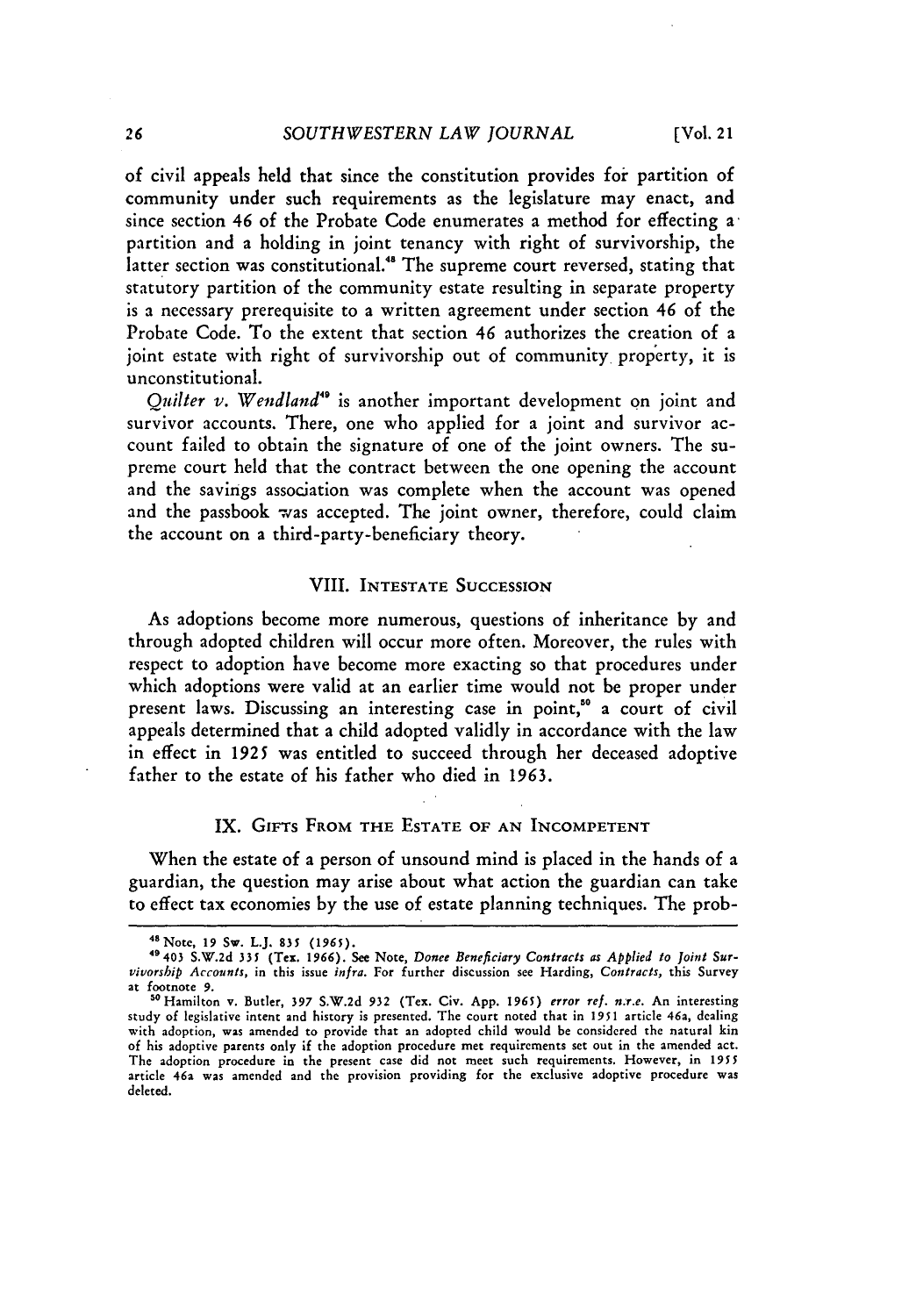#### *WILLS AND TRUSTS*

lem has been recently considered in a civil appeals decision,<sup>31</sup> a case of first impression in Texas. A bank was acting as guardian of the estate of a person of unsound mind and made application to the probate court for authorization to make a gift of \$1,500,000 from the estate of the ward to the residuary legatees under the ward's will in order to minimize estate taxes. There was no oppostion to the application. However, it was denied by the probate court and, on appeal, by the district court. The court of civil appeals affirmed the judgment of the two lower courts on this issue.

A witness had testified that, if the gifts were made from the ward's estate, the savings in estate taxes and the corresponding increase in the value of the estate for the benefit of the ward's grandchildren, who were the natural objects of her bounty and the residuary legatees in her will, would be not less than about \$240,000 and could be almost double that amount if the gift were not one "in contemplation of death." The guardian contended that, under section 230(b) of the Probate Code, it should manage the estate as a prudent man would manage his own property and that a prudent man would make the gift in this instance. The court held, however, that section 230(b) had to be read in connection with other sections of the Probate Code, particularly section 398 relating to contributions from the ward's estate for charitable purposes and section 421 relating to payments for the support of the ward's family. Since these sections are restrictive provisions concerning the guardian's right to deplete the ward's estate, the court held that there could be no broad general power to dispose of the ward's property.

To do what the guardian proposed to do in this case, irrespective of the merits of the proposal, would require corrective legislation. The case is important, therefore, to those representing estates of incompetents since it indicates that some rather commonly employed estate planning techniques are not available to the guardian, although if the ward were competent, he or she might reasonably be expected to have taken advantage of such techniques.

## X. **CREATION OF** TRUST

In a civil appeals case<sup>52</sup> the grantors conveyed land to a "trustee" to be held for the benefit of named beneficiaries, subject however to a life estate in another. The "trustee" was given only one discretionary power. Therefore, in determining the intent of the parties, it was presumed that they intended to convey the greatest estate possible under the given language. Despite the designation of a "trustee," it was held that the conveyance was that of a life estate with remainders over.

*1967]*

<sup>&</sup>lt;sup>51</sup> In the Matter of Elizabeth M. Neal, 405 S.W.2d 496 (Tex. Civ. App. 1966) error ref. n.r.e.<br><sup>52</sup> Clark v. Wisdom, 403 S.W.2d 877 (Tex. Civ. App. 1966) error ref. n.r.e.